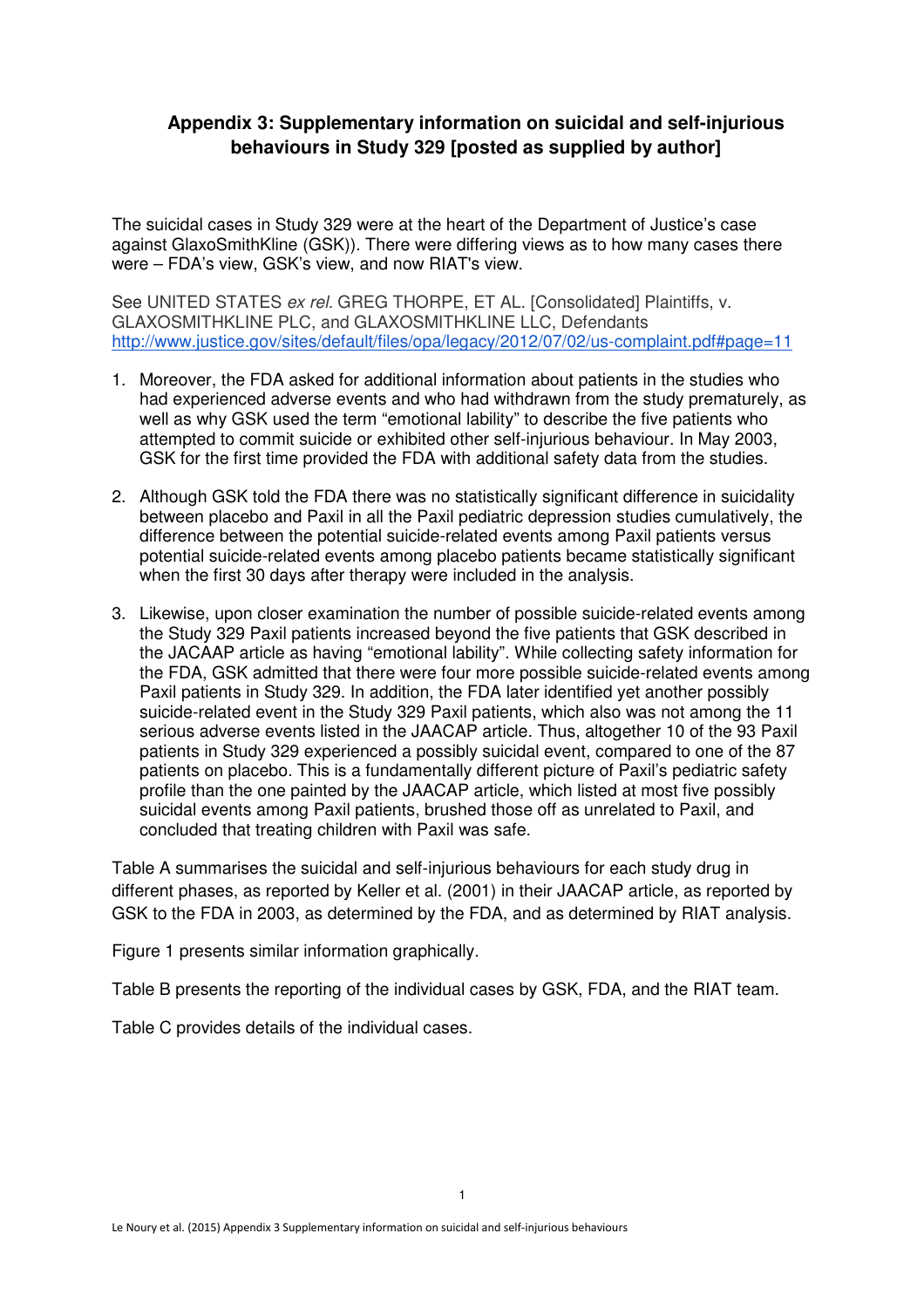|                                     | Paroxetine           | Imipramine                    | Placebo                    |
|-------------------------------------|----------------------|-------------------------------|----------------------------|
|                                     | Patients (events)    | Patients (events)             | Patients (events)          |
| Keller et al.                       | 5                    | 3                             | 1                          |
| <b>GSK Acute</b>                    | 7                    | 3                             |                            |
| <b>GSK Continuation &amp; Taper</b> | 2 previous + 2 new   | 1                             | 1                          |
| <b>GSK Total</b>                    | 9                    | 4                             | 2                          |
| <b>FDA</b>                          | 10                   | 4                             | 2                          |
| RIAT Acute & Taper                  | 11(14)               | 4(6)                          | 2                          |
| <b>RIAT Continuation</b>            | 1 previous $+$ 1 new | 1                             | 2                          |
| <b>RIAT Total</b>                   | 12(15)               | 5(7)<br>4 definite 1 possible | 4<br>2 definite 2 possible |

### Table A: Suicidal and self-injurious behaviours in Study 329, by study drug and phase

## Figure 1



Le Noury et al. (2015) Appendix 3 Supplementary information on suicidal and self-injurious behaviours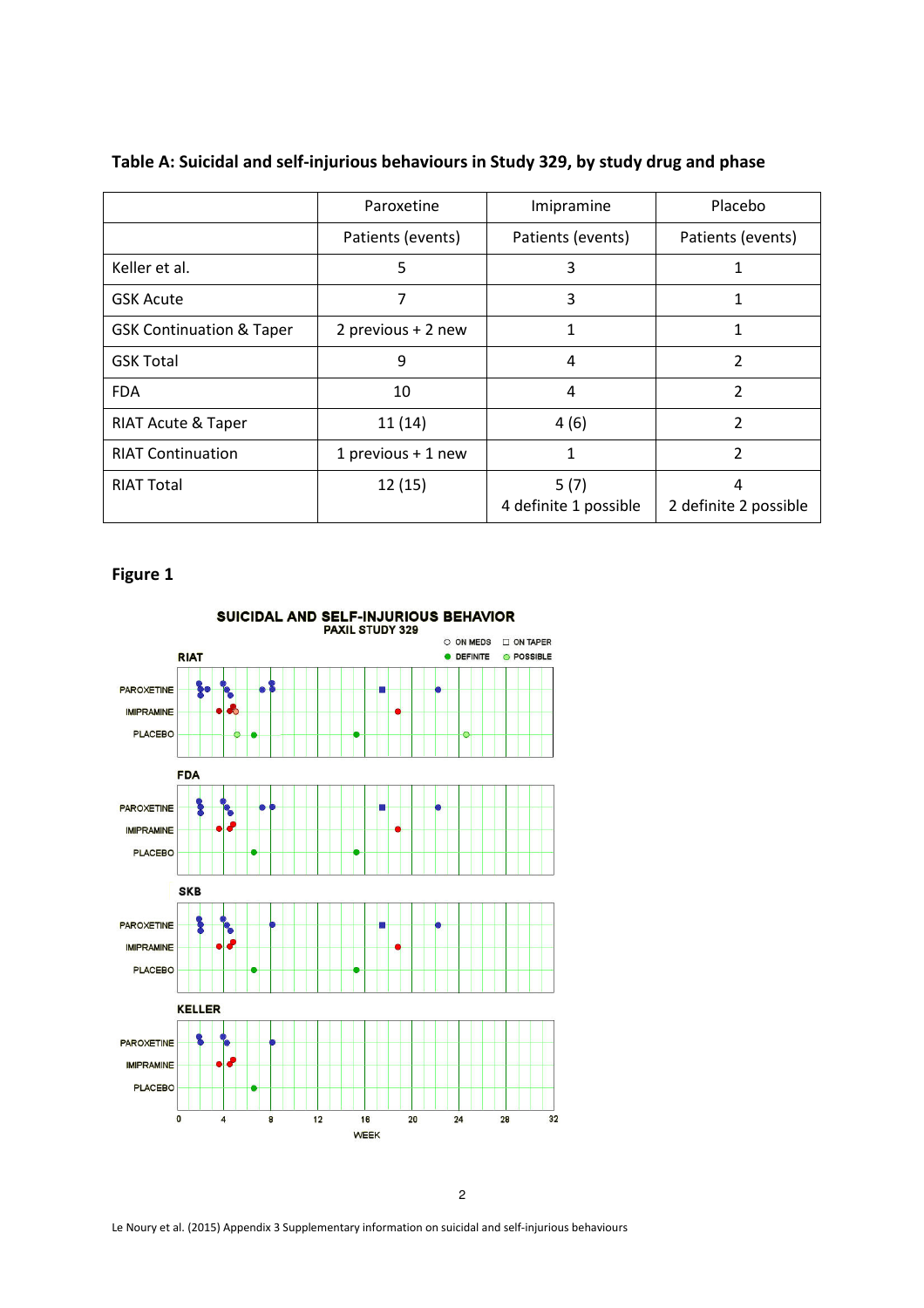| Table B: Suicidal and self-injurious behaviours in Study 329 as reported by GSK, FDA, |  |
|---------------------------------------------------------------------------------------|--|
| and RIAT                                                                              |  |

| Case             | ID            | Keller<br>et al. | <b>GSK</b>                | <b>FDA</b>                | <b>RIAT</b> | Appendix (pages) |             | Clinical Study Report (pages) |               |
|------------------|---------------|------------------|---------------------------|---------------------------|-------------|------------------|-------------|-------------------------------|---------------|
|                  |               |                  |                           |                           |             | ${\bf D}$        | $\mathbf G$ | Acute                         | Continuation. |
| $\mathbf{1}$     | 329.002.00058 |                  | $\mathbf X$               | X                         | $\mathbf X$ | 125              | 167         |                               | 173           |
| $\sqrt{2}$       | 329.002.00245 | $\mathbf X$      | $\mathbf X$               | $\mathbf X$               | $\mathbf X$ | 28, 127          | 341         | 283                           |               |
| $\overline{3}$   | 329.003.00250 | $\boldsymbol{X}$ | X                         | $\boldsymbol{\mathrm{X}}$ | $\mathbf X$ | 28, 131          | 511         | 288                           | 177           |
| $\overline{4}$   | 329.003.00313 | $\boldsymbol{X}$ | X                         | X                         | $\mathbf X$ | 28, 132          | 553         | 289                           |               |
| 5                | 329.004.00015 |                  | $\boldsymbol{\mathrm{X}}$ | X                         | $\mathbf X$ | 28, 132          | 607         |                               |               |
| 6                | 329.006.00038 | $\mathbf X$      | $\mathbf X$               | $\mathbf X$               | $\mathbf X$ | 28, 143          | 1074        | 294                           |               |
| $\boldsymbol{7}$ | 329.006.00039 |                  |                           |                           | $\mathbf X$ | 11, 144          | 1082        |                               |               |
| 8                | 329.001.00065 | $\mathbf X$      | $\boldsymbol{\mathrm{X}}$ | X                         | $\mathbf X$ | 25, 29, 124      | 29          | 107, 272, 277                 |               |
| 9                | 329.005.00333 |                  | $\mathbf X$               | $\mathbf X$               | $\mathbf X$ | 28, 142          | 1042        | 272, 292                      |               |
| $10\,$           | 329.002.00106 |                  |                           | $\mathbf X$               | $\mathbf X$ |                  | 257         | 281                           |               |
| 11               | 329.005.00011 |                  | $\mathbf X$               | $\mathbf X$               | $\mathbf X$ | 28, 137          | 782,<br>783 | 500                           |               |
| 12               | 329.005.00089 |                  |                           |                           | $\mathbf X$ | 28               | 442         | 272, 285                      |               |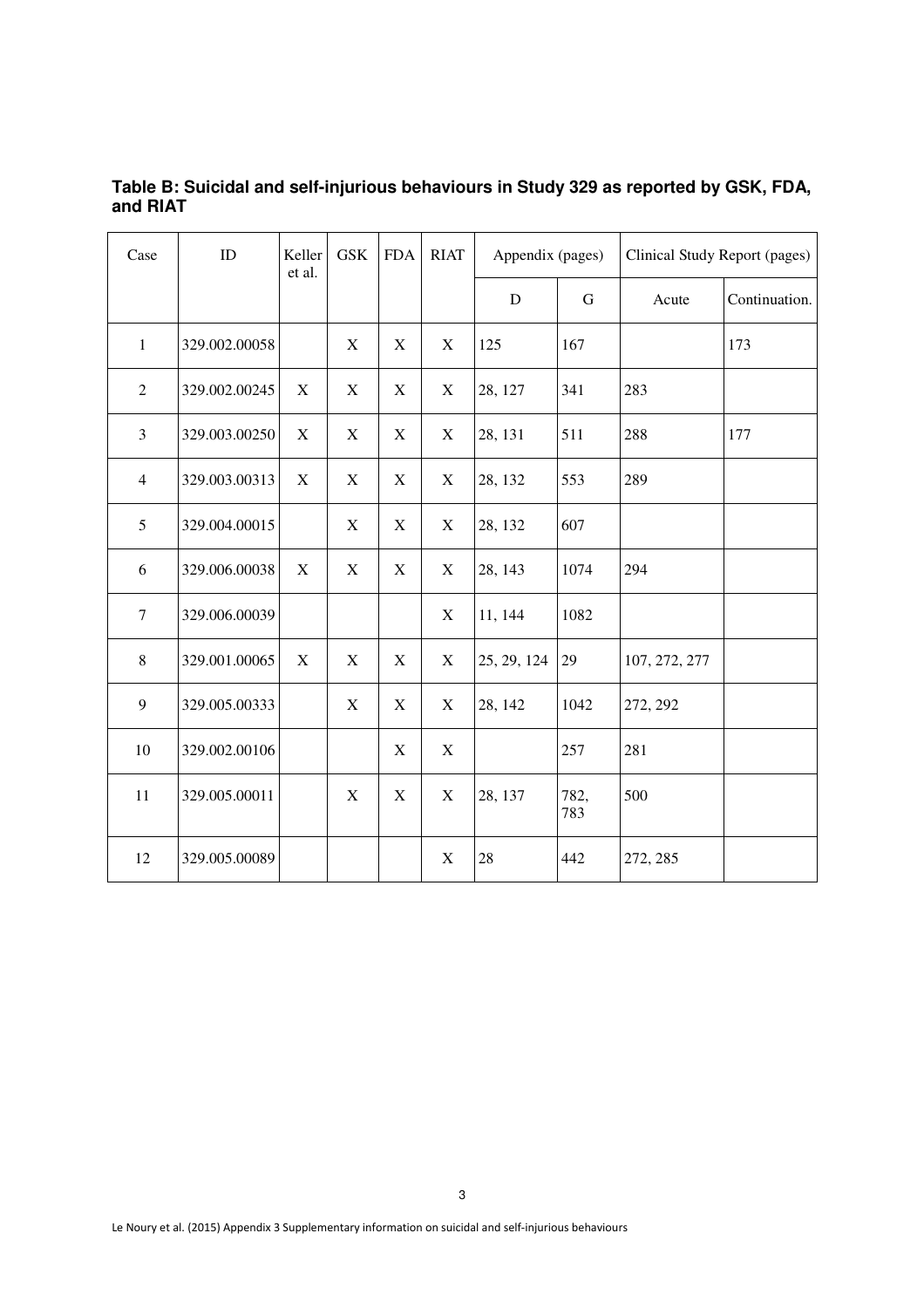As the Department of Justice Complaint above makes clear, there is now agreement on most of the suicidal cases in this study. GSK tagged as suicidal all the cases here except cases 00039, 00089 & 00106. We agree with all cases they tagged. FDA introduced case 00106 into the frame. We agree with FDA. The additional cases we identified are therefore cases 00039 and 00089.

#### **Case 00039**

 $\overline{a}$ 

This case had as verbatim term 'Superficial Scratches'.  $SKB<sup>1</sup>$  coded this as trauma. There were two cases of superficial lacerations coded as trauma – case 00039 (superficial scratches) and case 00197 (superficial laceration to the scalp). Both were coded blind and both were coded as suicidal. Case 00197 is a placebo case from the continuation phase – see Table 3 below.

The context partly influenced our choice of suicidality over trauma as the right coding option. There were 18 other trauma cases, 12 on placebo, 5 on paroxetine and 1 on imipramine (spreadsheet available on Study329.org). All involved fractures or sprains rather than lacerations and were coded as trauma. There are 3 SAE narratives in the Clinical Study Report that give a good "feel" for cases that both SKB and we coded as trauma.

In contrast, there were two cases of superficial scratches on paroxetine – cases 00039 and 00313. In case 00313, SKB coded superficial scratches as Emotional Lability. Case 00313 generated a Serious Adverse Event whereas 00039 did not. The narrative version of the verbatim term superficial scratches in cases 00313 was as follows:

He has cut himself in response to the voice on three occasions in the past six days. On the back of his hand he has carved a cross with small adorning cuts. On his forearms he has made 10-15 cuts each about six inches long. On his upper arm are three additional cuts.

Clearly this cannot be trauma and SKB coded it as emotional lability.

The adverse event sheet for case 00039 shows that the superficial scratches happened over 10 days and involved multiple events and \*was recorded as continuous. This is not consistent with trauma.

In case 00039, the HAM-D and Kiddie-SADS also recorded increased suicidal ideation/ gestures during this period and a later episode of suicidal ideation at week 6, and at week 6 aggravated depression was also listed as an adverse event in the CRF but did not make its way into the CSR.

The main use of the CRF in this case was to ensure that it contained nothing that would support a trauma coding. If there had been any indication of trauma other than its use as a verbatim term, we would not have recoded.

Based on the above, we recoded case 00039 as 'Suicidal event – Self-harm' and added 'suicidal ideation' (at week 6).

In contrast, placebo case 00197 shows zero ratings on suicide items. We have left this in the frame as a possible suicide attempt.

 $^{\text{1}}$  The cases were coded by SKB in the CSR. Subsequently, in 2003, cases with suicidal and self-injurious behaviours were reported by GSK (formerly SKB) to the FDA.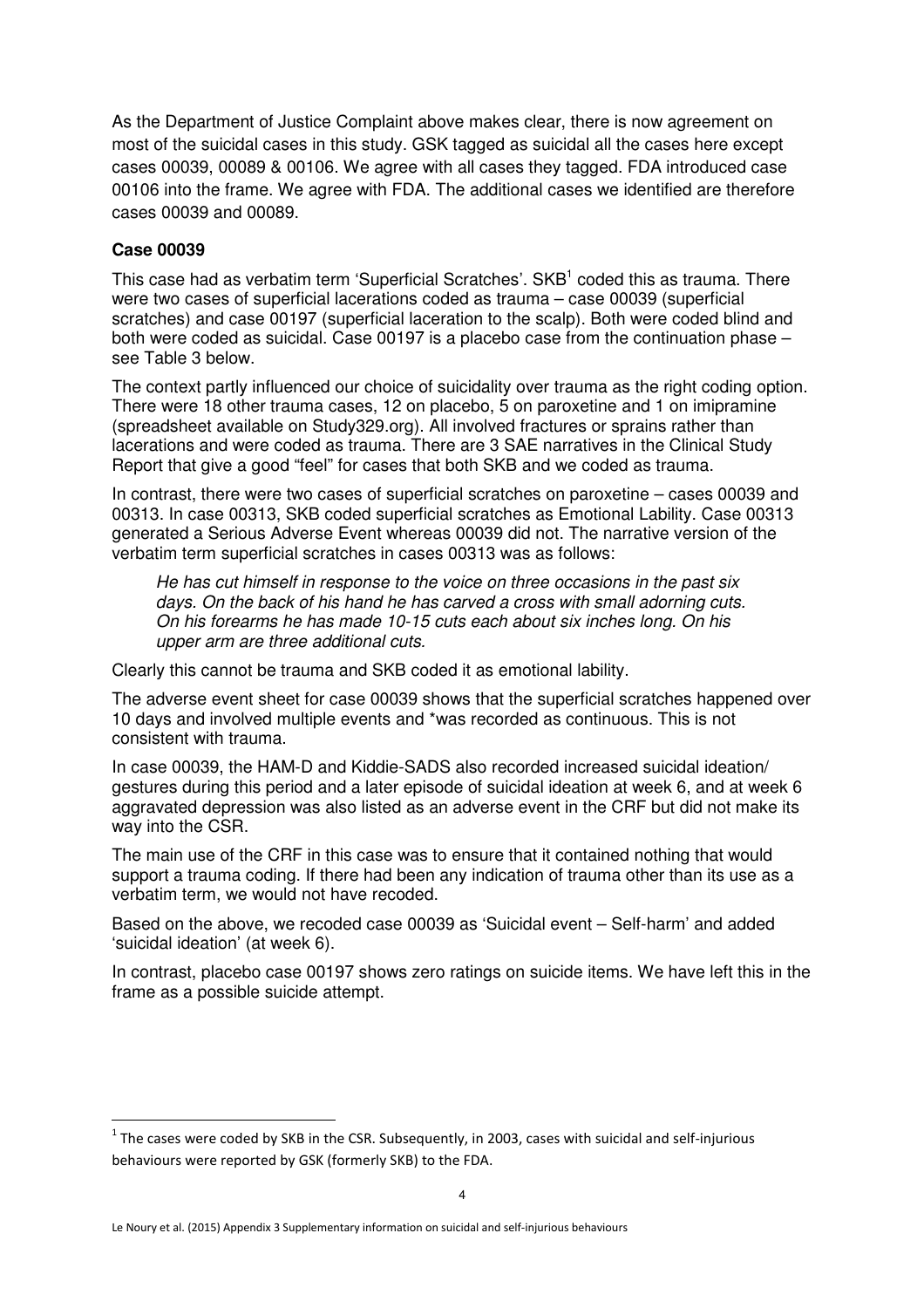#### **Case 00089**

This was a paroxetine patient coded as Euphoria by SKB. The narrative states that, starting at week four, her "behavioral symptoms worsened over the next two weeks through to completion of week eight of the study". The patient reported increased feelings of elation and expansive mood. There was also a decreased need for sleep, increased energy, and an inflated self-esteem. Other symptoms included accelerated speech, flight of ideas, and motor hyperactivity. The school reported "impulsive and sexually provocative behaviour".

There are a number of steers in the manuscript to a bipolar disorder and the eventual coding put on the case is Euphoria.

On 2 May, eight weeks after entering the study, "the patient became agitated and said she would kill herself following threats of punishment from her mother to control her behaviour. The patient was deemed at risk to herself and was brought to the crisis service. She was hospitalized... and the decision was made she would not enter the continuation phase".

In this case, it would be appropriate to code grandiosity, impulsive behaviour, disinhibition, expansive mood, decreased need for sleep, increased energy, inflated self -esteem, accelerated speech, flight of ideas, motor hyperactivity, sexually provocative behaviour, agitation and suicidal behaviour.

All that is coded is euphoria and insomnia. Plus, Euphoria is listed in Appendix D page 130 as starting on 4 April, and that this was severe and this led to the drug being stopped. The Euphoria is classed as Serious because it led to hospitalization. The Suicidality has evaporated.

The Kiddie-SADS at week 6 is scored at 4 for suicidal acts for the current episode but none in the last two weeks – which is inconsistent with all prior scores for this item which score at 0.

This patient had 4 different CRFs, with as much as 40 pages in the difference between versions. A week before the event, one version of the CRF records the patient as being down-titrated from 4 paroxetine tablets to 3 per day, but another version of the CRF that is consistent with proposed changes in the query log removes this down-titration.

In this case, there is an additional note recording a series of significant discrepancies between the SAE narrative in the Clinical Study Report and the CRF(s).

#### **Case 00106**

On day 51, having apparently stopped her medication 3 days before, this patient threatened suicide in the course of what was reported to be an argument with her mother. She was hospitalized for two weeks. Her HAM-D scores prior to the event reveal nothing. She was discontinued from the study and there was no further assessment or follow up.

In appendix D, the original verbatim term was Psychiatric Hospitalization, but this was scratched out and replaced with oppositional defiant disorder, which was then coded in ADECs as hostility.

The query log raises the possibility that stopping the drug was part of an oppositional defiant disorder adverse event, which apparently went on for 2 days, according to the adverse event section.

For several reasons, this case looks most likely to be the one that the Department of Justice complaint cited above mentions is an extra suicidal event picked up by FDA.

It is suicidal event; whether or not it is the FDA extra event is a moot point.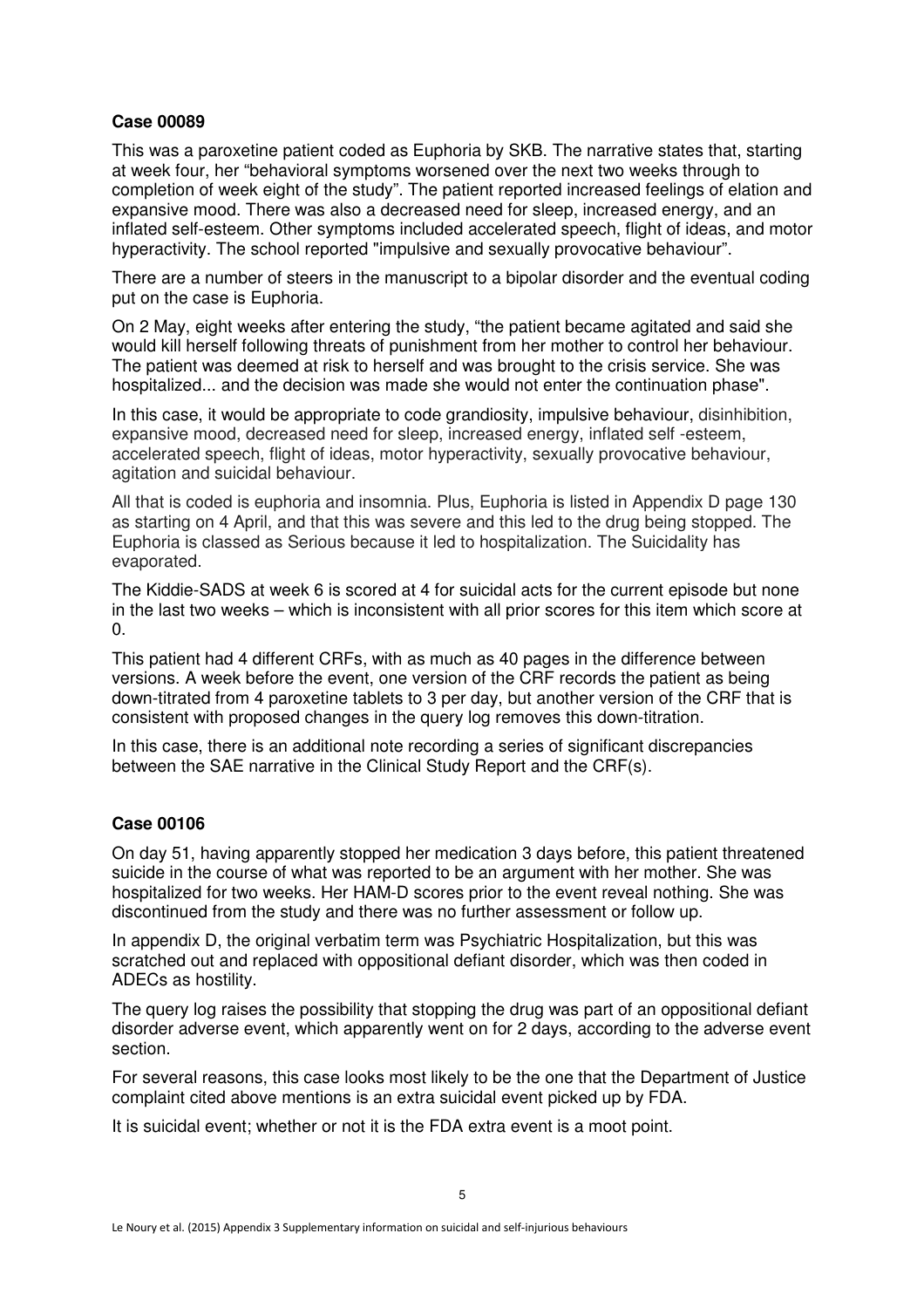# **Taper patients**

Two other patients are of interest, 00058 and 00250, where the event happened during taper according to us, or continuation according to SKB. This is a new area where there can be legitimate differences of opinion.

#### **Case 00058**

GSK agree this case was a suicidal event, but they put it in the continuation phase. Anyone skimming the Serious Adverse Event narrative will likely agree with them, as the event appears to happen in the middle of the continuation phase.

But the date for the end of the continuation phase in this narrative is the notional end of the phase – not the actual end. Some reviewer may have innocently made a mistake here.

In fact this case had stopped drug three days before the overdose, then overdosed, and was discontinued completely from the study – three months before an independent assessor might have innocently thought they stopped taking the drug.

On this basis we have put the case into taper.

For GSK, in contrast, it seems once you enter continuation you are no longer acute, whereas we have opted for a deferred taper phase in people who go into continuation.

There is a real question about whether it is correct to treat all acute patients equally, in which case a purist will do what we did. Others might accept that all acute patients cannot be treated equally – some have tapers and some do not.

The field has not expressed a settled view on this issue. It may be an issue the field does not know exists.

There are other notable things about case 00058; most of pages where the adverse events section should be are missing – but fortunately the page with the intentional overdose is present.

### **Case 00250**

This case has suicide attempts in acute phase and what SKB calls continuation phase. The company recognises both events, and codes both as Emotional Lability.

For the second event, the patient is poised between acute and continuation phases. They appear to run out of medication. The medication is tapered from paroxetine 40mg to 30mg, at which point the overdose happens and patient is discontinued.

There has been no continuation phase documentation filled. After the overdose, the first continuation phase pages are filled – a note that this patient is being discontinued because of an overdose.

SKB regard the patient as having entered continuation phase, although not a single continuation phase tablet is taken.

This is a patient on the cliff, we note in the paper, between acute and continuation phases into which one third of the sample in this study disappears.

Placing this patient in taper rather than continuation makes no difference to the number of suicidal patients, but it makes a slight difference to the number of events. This again is a matter of interpretation. We think the appropriate way forward is to note the ambiguity – which is not fully clear in the appendix.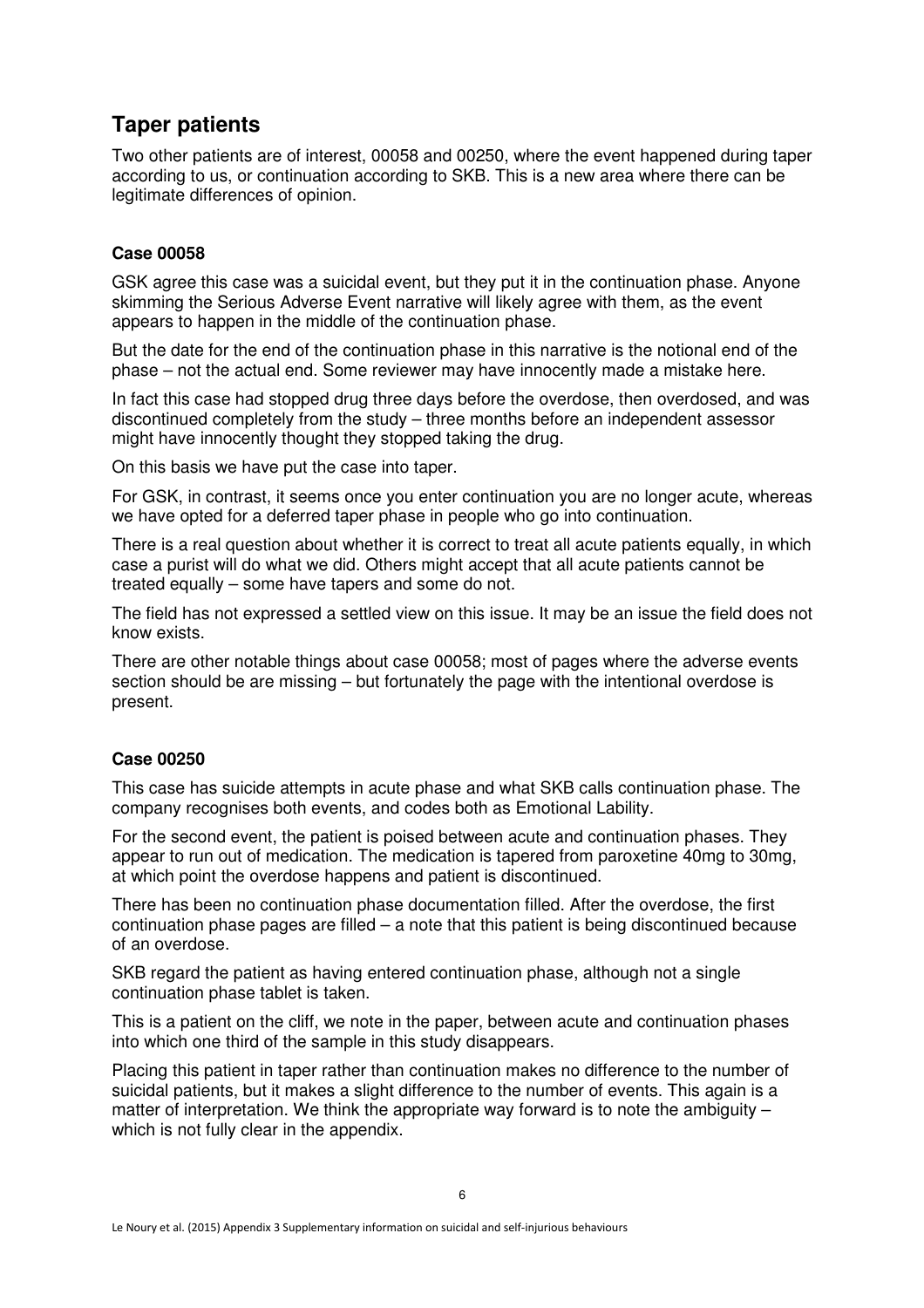### **Case 00015**

SKB code self-mutilation in this case as Emotional Lability. We code it as Suicide Attempt.

SKB have another event in the continuation phase – suicidal ideation. We agree.

We note a further possible Suicidal Ideation in the acute phase. The HAM-D score a few days after the suicide attempt is a 3 – this may just refer to the gesture earlier that week or to accompanying Suicidal Ideation. The Kiddie-SADS covering the same period scores on the self-mutilation options and on the suicidal ideation option, while insisting that the selfmutilation was not suicidal.

Reviewing this CRF is unhelpful. Every problem feels minimized except for log notes about the patient's weight.

The patient later drops out of the study.

When patients drop out of a study for serious adverse events, companies are obliged to write a narrative that often sheds more light on what has been happening. There are 17 patients in Study 329 on whom SKB write such narratives – 11 paroxetine, 5 imipramine and 1 placebo patient in the acute phase and more in the continuation phase. Case 00015 is not among them.

There are other cases in the acute and continuation phases with serious events but who do not drop out. In such cases, a company is not obliged to write narratives but often does. Case 00015 has events that many would call serious but these are coded as mild – no narratives were written.

When a patient drops out of the study, the company must code the reason for withdrawal. In this case you might have expected adverse events or lack of efficacy. But SKB's stated reason is Other, and they cite a clash between school and this research study.

# **Possible events**

We have noted a possible suicidal ideation event for case 00015 at Week 6 based on HAM-D and Kiddie-SADS scoring but would not be surprised if majority opinion did not support this. (It should be noted though that case 015 remains in the suicidal category because of the first undisputed suicidal event and the continuation phase event).

We also note an extra imipramine patient (00279) and two extra placebo patients (cases 00129 and 00197) that may be suicide cases. These are laid out in Table C.

Across the treatment arms of this study, there are a number of other events listed as abnormal thoughts or nightmares that may in fact have been suicidal or violent events. A full treatment of these issues would take these options into consideration using Structured MedDRA Questions (SMQs) to explore further.

# **Coding challenges**

Coding involves a balance between coding flat with no presuppositions and applying expertise. In terms of coding flat, this means ideally a lay person. In terms of expertise, specialist knowledge and looking at the context can add important dimensions. Case 00039 brings these points out.

Taking a lay coder approach, coding superficial scratches as trauma makes sense. Taking an expert approach might lead to the same, as "we know" that many of these "gestures" in adolescents are not "truly" suicidal.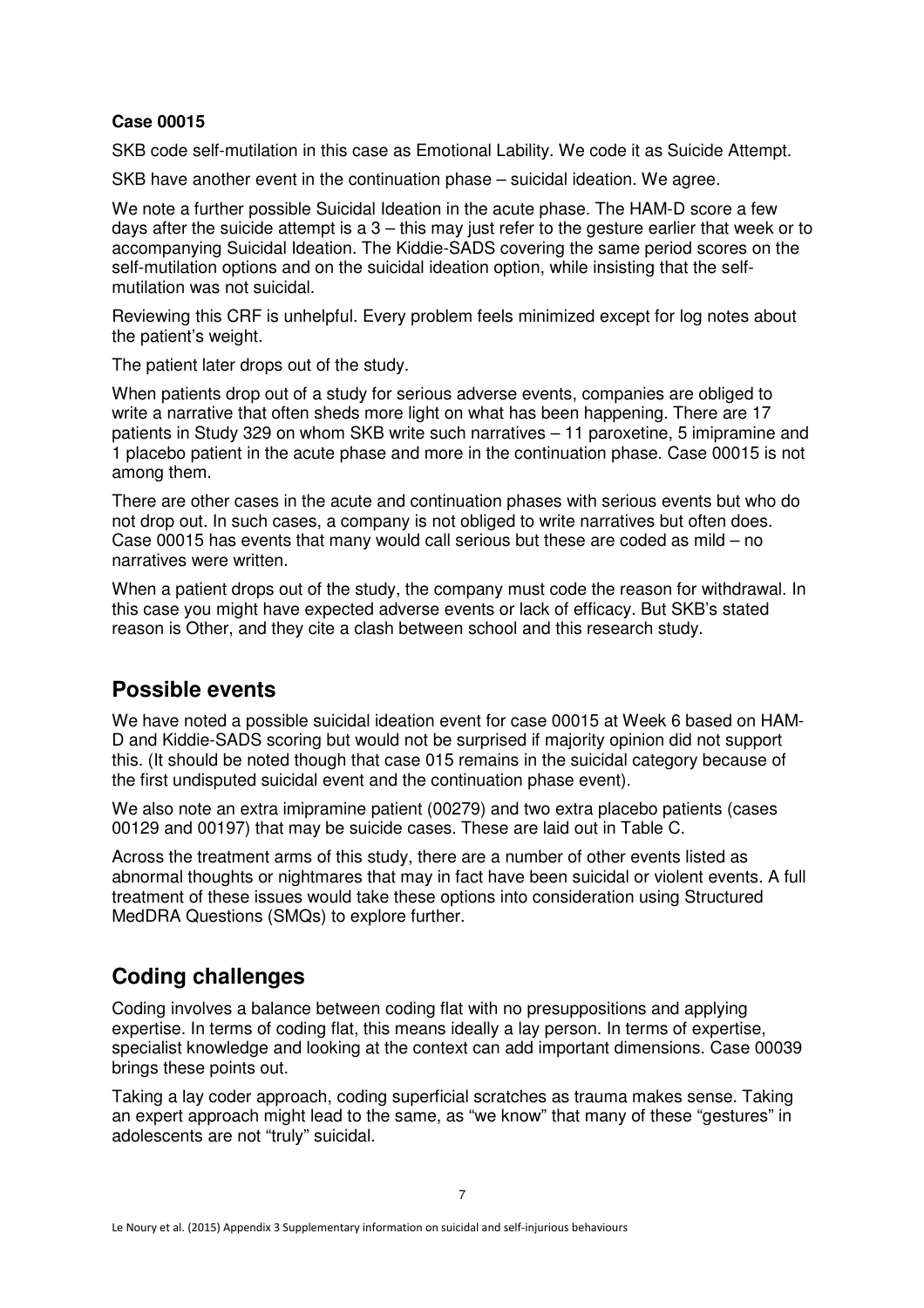The expert "we know" and any "hunch" that this one is not truly suicidal needs to be resisted for a few reasons. First we have to resist because FDA insist on it – they insisted, for instance, that case 00015, which is self-mutilation but where the clinician insisted it was not suicidal, has to be included in the self-harm/suicidal group.

There is a reason behind this. A lot of completed suicides are not intended - as when someone playing with thoughts of suicide, kneeling down with a noose around their neck leans forward, not realizing that you can lose consciousness this way, and once you do, you strangle yourself.

Gestures can kill, and if SSRIs increase the rate of gestures, they may increase death rates.

Equally, in clinical practice, there are cases where there is real planning and lethal effort but the person survives and when asked afterwards can offer no reason for why they did what they did. Most liaison services regularly see cases like this. It is not clear whether these are extroverts, or what might once have been called alexithymics, but the point is you cannot just rely on stated intent.

Finally, coding all "trivial" things should increase the noise in the system, and other things being equal this should work to the advantage of the drug, as it will hide true signals. So a better company strategy in the case of blind coding if they want to hide problems is to overcode suicidality rather than under-code it.

It is highly likely that within these clinical trial databases there are a number of other suicide related events coded under headings such as thinking abnormally or nightmares.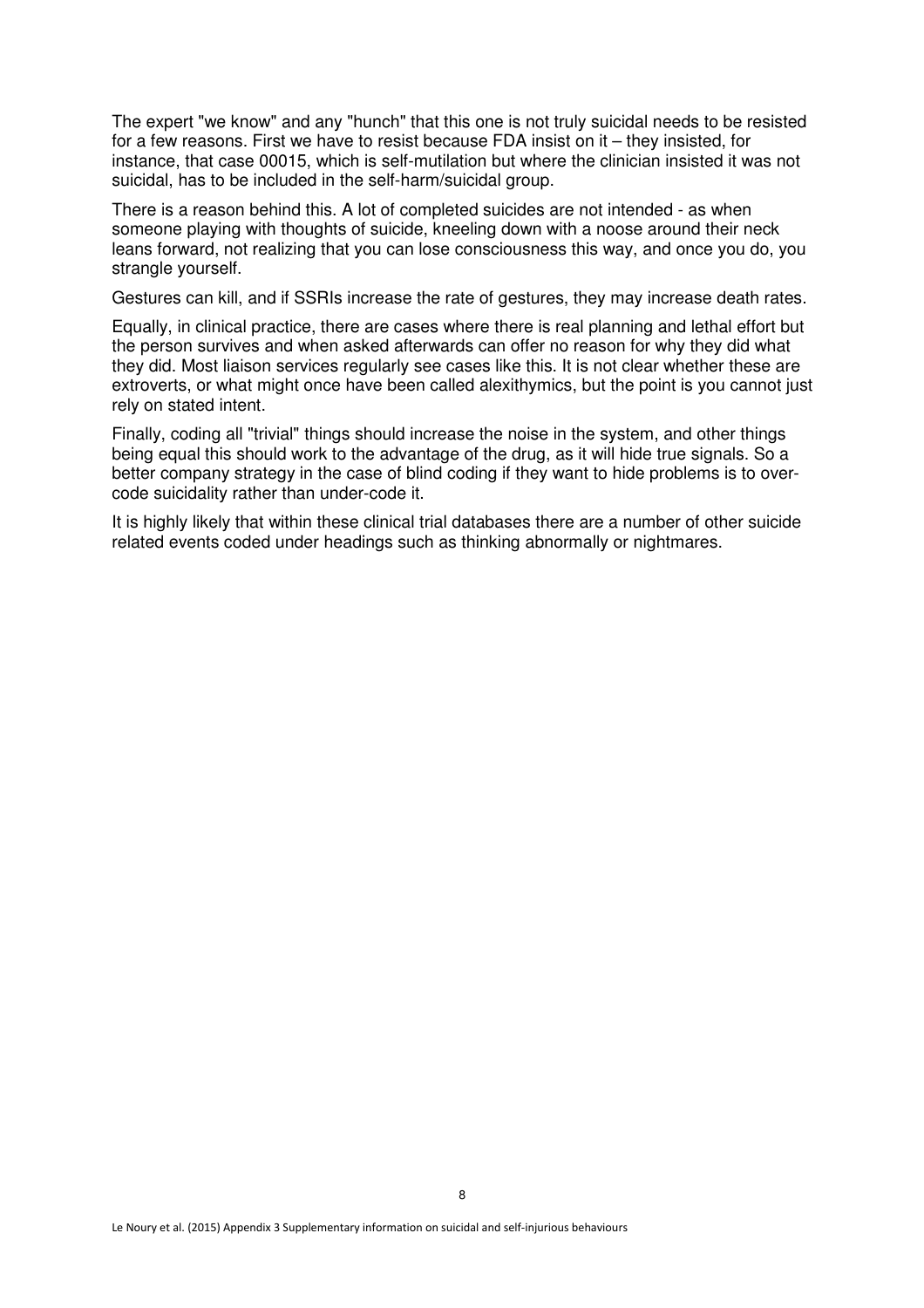|                          | <b>CSR Appendix D Patient Data Listings</b><br>of Adverse Events |                                           |                          | <b>Other CSR sources</b>                                                                                                                                                                                                                      | <b>RIAT MedDRA</b>              |                                                                                                                           | <b>MedDRA</b>                    |
|--------------------------|------------------------------------------------------------------|-------------------------------------------|--------------------------|-----------------------------------------------------------------------------------------------------------------------------------------------------------------------------------------------------------------------------------------------|---------------------------------|---------------------------------------------------------------------------------------------------------------------------|----------------------------------|
| <b>Patient ID</b>        | Verbatim<br>terms                                                | SKB/<br><b>ADECS</b><br>preferred<br>term | Day AE<br>occurred       | e.g. HAM-D suicide, Serious Adverse<br>Event (SAE) narrative, Appendix G                                                                                                                                                                      | code based on<br><b>CSR</b>     | <b>Additional information from CRF</b>                                                                                    | code based<br>on CRF             |
| <b>Paroxetine</b>        |                                                                  |                                           |                          |                                                                                                                                                                                                                                               |                                 |                                                                                                                           |                                  |
|                          |                                                                  |                                           |                          | Appendix G: Withdrawal for Adverse<br>Event (AE) intercurrent illness                                                                                                                                                                         |                                 |                                                                                                                           |                                  |
| Case 1:<br>329.002.00058 | Intentional<br>overdose<br>(Tylenol 80<br>pills)                 | Emotional<br>lability                     | 122<br>(during<br>taper) | SAE narrative: The patient was<br>hospitalized on 19-Jan-95 after taking<br>80 Tylenol tablets The investigator<br>considered the event to be<br>moderately severe. The patient was<br>withdrawn from the study due to the<br>overdose.       | Suicide<br>attempt/self<br>harm |                                                                                                                           | Suicide<br>attempt/<br>self harm |
| Case 2:<br>329.002.00245 | Tylenol<br>overdose<br>(intentional)                             | Emotional<br>lability                     | 14                       | Appendix G: AE classed as severe.<br>Withdrawn: AE intercurrent illness                                                                                                                                                                       | Suicide<br>attempt/self<br>harm |                                                                                                                           | Suicide<br>attempt/<br>self harm |
| Case 3:<br>329.003.00250 | 3.1. Overdose<br>intentional                                     | Emotional<br>lability                     | 37                       | Appendix G: SAE narrative: The<br>patient exceeded compliance from<br>19APR96 through 09May96. The<br>overdose was rated by the<br>investigator as serious, moderate in<br>intensity and unrelated to the<br>patient's use of the study drug. | Suicide<br>attempt/self<br>harm |                                                                                                                           | Suicide<br>attempt/<br>self harm |
|                          | 3.2. Overdose<br>intentional                                     | Emotional<br>lability                     | 75<br>(during<br>taper)  | Appendix G: Severe AE. Withdrawn<br>for Adverse Event intercurrent illness<br>- SAE narrative: The patient took a<br>20-tablet overdose of study<br>medication. She was taken to the                                                          | Suicide<br>attempt/self<br>harm | p.267 Adverse Experience log:<br>Hospitalisation resulting from<br>suicide attempt and Pt took<br>overdose 'intentional'. | Suicide<br>attempt/<br>self harm |

## Table C: Cases of suicidal & self-injurious behaviour in Study 329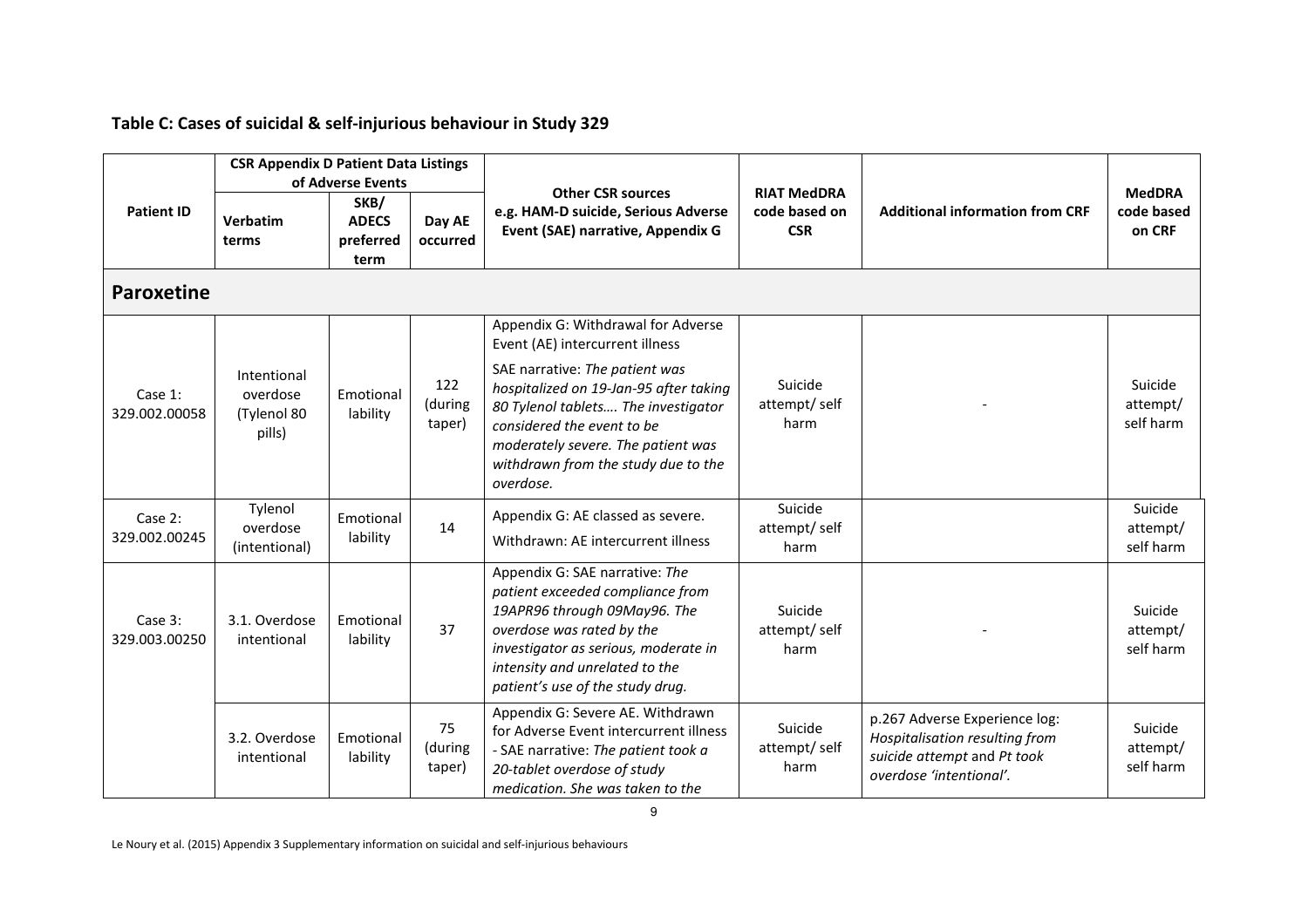| <b>Patient ID</b> | <b>CSR Appendix D Patient Data Listings</b><br>of Adverse Events<br>SKB/<br><b>Verbatim</b><br>Day AE<br><b>ADECS</b> |                   |          | <b>Other CSR sources</b><br>e.g. HAM-D suicide, Serious Adverse                                                                                                                                         | <b>RIAT MedDRA</b><br>code based on | <b>Additional information from CRF</b>                                                                                                                                                                                                                                                                                                                                             | <b>MedDRA</b><br>code based |
|-------------------|-----------------------------------------------------------------------------------------------------------------------|-------------------|----------|---------------------------------------------------------------------------------------------------------------------------------------------------------------------------------------------------------|-------------------------------------|------------------------------------------------------------------------------------------------------------------------------------------------------------------------------------------------------------------------------------------------------------------------------------------------------------------------------------------------------------------------------------|-----------------------------|
|                   | terms                                                                                                                 | preferred<br>term | occurred | Event (SAE) narrative, Appendix G                                                                                                                                                                       | <b>CSR</b>                          |                                                                                                                                                                                                                                                                                                                                                                                    | on CRF                      |
|                   |                                                                                                                       |                   |          | emergency room by her sisterthe<br>patient was discharged from the<br>general hospital and admitted to<br>psychiatric unit as she remained<br>suicidal.<br>Appendix D - AE is logged as<br>'UNRELATED'. |                                     | - Series of query log entries whether<br>to include suicidal ideation as<br>another AE reason for<br>hospitalisation.<br>- 'Hospitalisation' removed as an<br>AE; suicidal ideation not included.<br>p.335 Query log states: We asked<br>the site to clarify if pt was hosp. for<br>'Suicidal ideation'. They answered<br>that hosp. should show possibly<br>related to study med. |                             |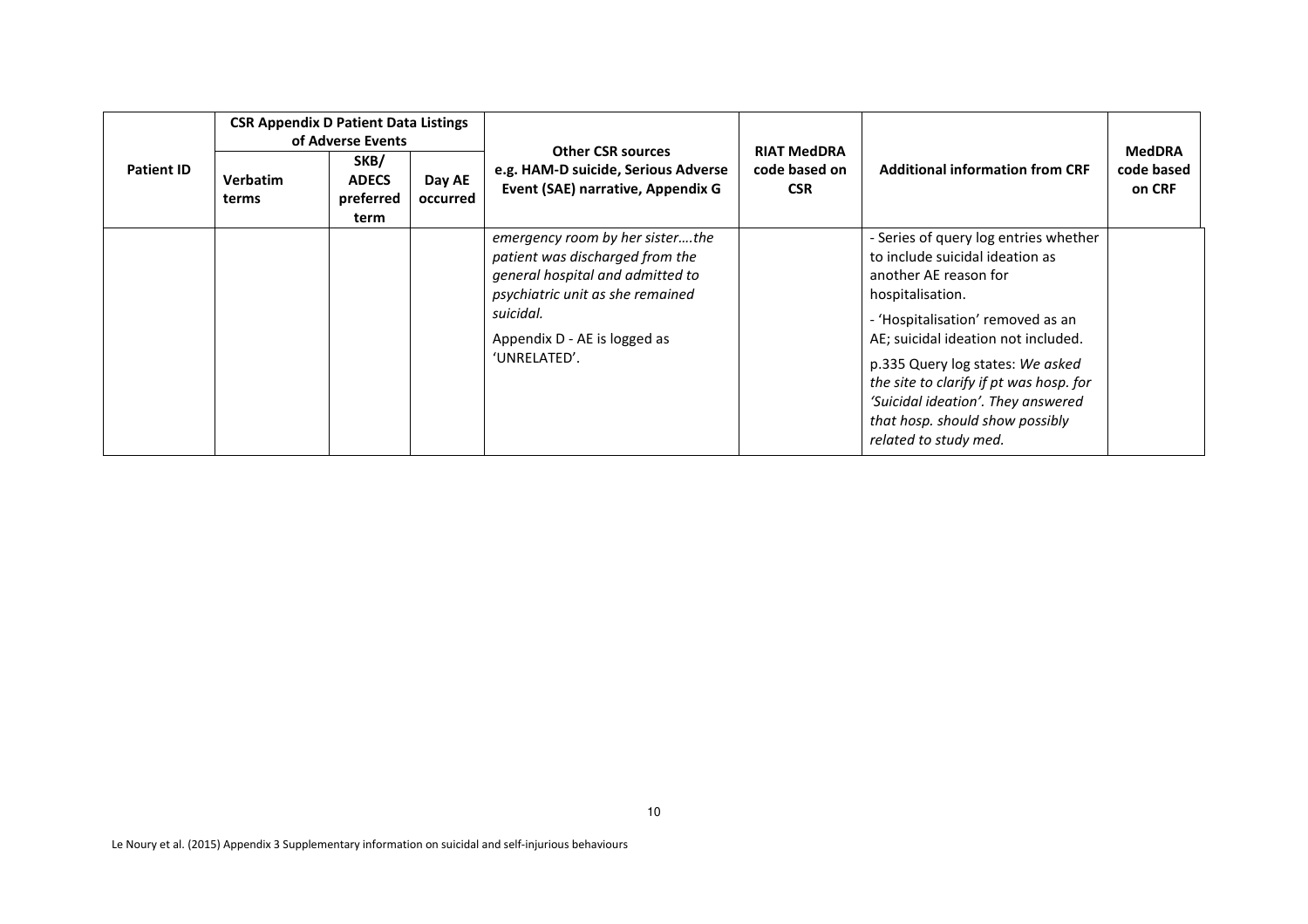|                          | <b>CSR Appendix D Patient Data Listings</b><br>of Adverse Events |                                           |                    |                                                                                                                                                                                                                                                                                                                                                                                                                                      |                                                                             |                                                                                                                                                                                                                                                                                                                                                                                                                                                                                                                                                                                         |                                       |
|--------------------------|------------------------------------------------------------------|-------------------------------------------|--------------------|--------------------------------------------------------------------------------------------------------------------------------------------------------------------------------------------------------------------------------------------------------------------------------------------------------------------------------------------------------------------------------------------------------------------------------------|-----------------------------------------------------------------------------|-----------------------------------------------------------------------------------------------------------------------------------------------------------------------------------------------------------------------------------------------------------------------------------------------------------------------------------------------------------------------------------------------------------------------------------------------------------------------------------------------------------------------------------------------------------------------------------------|---------------------------------------|
| <b>Patient ID</b>        | <b>Verbatim</b><br>terms                                         | SKB/<br><b>ADECS</b><br>preferred<br>term | Day AE<br>occurred | <b>Other CSR sources</b><br>e.g. HAM-D suicide, Serious Adverse<br>Event (SAE) narrative, Appendix G                                                                                                                                                                                                                                                                                                                                 | <b>RIAT MedDRA</b><br>code based on<br><b>CSR</b>                           | <b>Additional information from CRF</b>                                                                                                                                                                                                                                                                                                                                                                                                                                                                                                                                                  | <b>MedDRA</b><br>code based<br>on CRF |
| Case 4:<br>329.003.00313 | 4.1. Superficial<br>cuts - risk to<br>self                       | Emotional<br>lability                     | 12                 | Appendix G: classed as SAE, severe.<br>Reason for withdrawal= AE<br>intercurrent illness - Patient was<br>dropped due to hospitalization i.e.<br>adverse experience.<br>Patient also auditory hallucinations<br>on Day 12 (severe).<br>SAE narrative: Patient hospitalised for<br>psychosis [no previous history of<br>psychosis] with auditory<br>hallucinations and superficial cuts. A<br>voice commanded him to hurt<br>himself. | Suicide<br>attempt/self<br>harm<br>psychosis-<br>missing from<br>Appendix D | Week 2 visit a serious attempt at<br>suicide reported on HAM-D scale<br>p.182: X experiencing auditory<br>hallucinations. A voice commands<br>him to hurt himself. He has cut<br>himself in response to the voice on<br>three occasions in the past six days.<br>On the back of his hand he has<br>carved a cross with small adorning<br>cuts. On his forearm he has made<br>10-15 cuts, each about six inches<br>long. On his upper arm are three<br>additional cuts.<br>p.120 week 2 HAM-D item 3 suicide:<br>Attempts at suicide (any serious<br>attempt rates 4) - patient rated 4. | Suicide<br>attempt/<br>self harm      |
|                          | 4.2. missing                                                     |                                           | 12                 | SAE narrative: The voice commanded<br>the patient to jump off the roof.<br>Although the patient went to the roof<br>he did not jump. It was determined<br>that the patient was a risk to himself.                                                                                                                                                                                                                                    | Suicidal ideation                                                           |                                                                                                                                                                                                                                                                                                                                                                                                                                                                                                                                                                                         | Suicidal<br>ideation                  |
| Case 5:<br>329.004.00015 | 5.1. Self-<br>Mutilation                                         | Emotional<br>lability                     | 31                 | Patient noted to have had an episode<br>of self harming 'self mutilation'.                                                                                                                                                                                                                                                                                                                                                           | Suicide<br>attempt/self<br>harm                                             |                                                                                                                                                                                                                                                                                                                                                                                                                                                                                                                                                                                         | Suicide<br>attempt/<br>self harm      |
|                          | 5.2. Missing                                                     |                                           | 35                 | Increase in suicidal ideation on HAM-                                                                                                                                                                                                                                                                                                                                                                                                | Suicidal ideation                                                           |                                                                                                                                                                                                                                                                                                                                                                                                                                                                                                                                                                                         | Suicidal                              |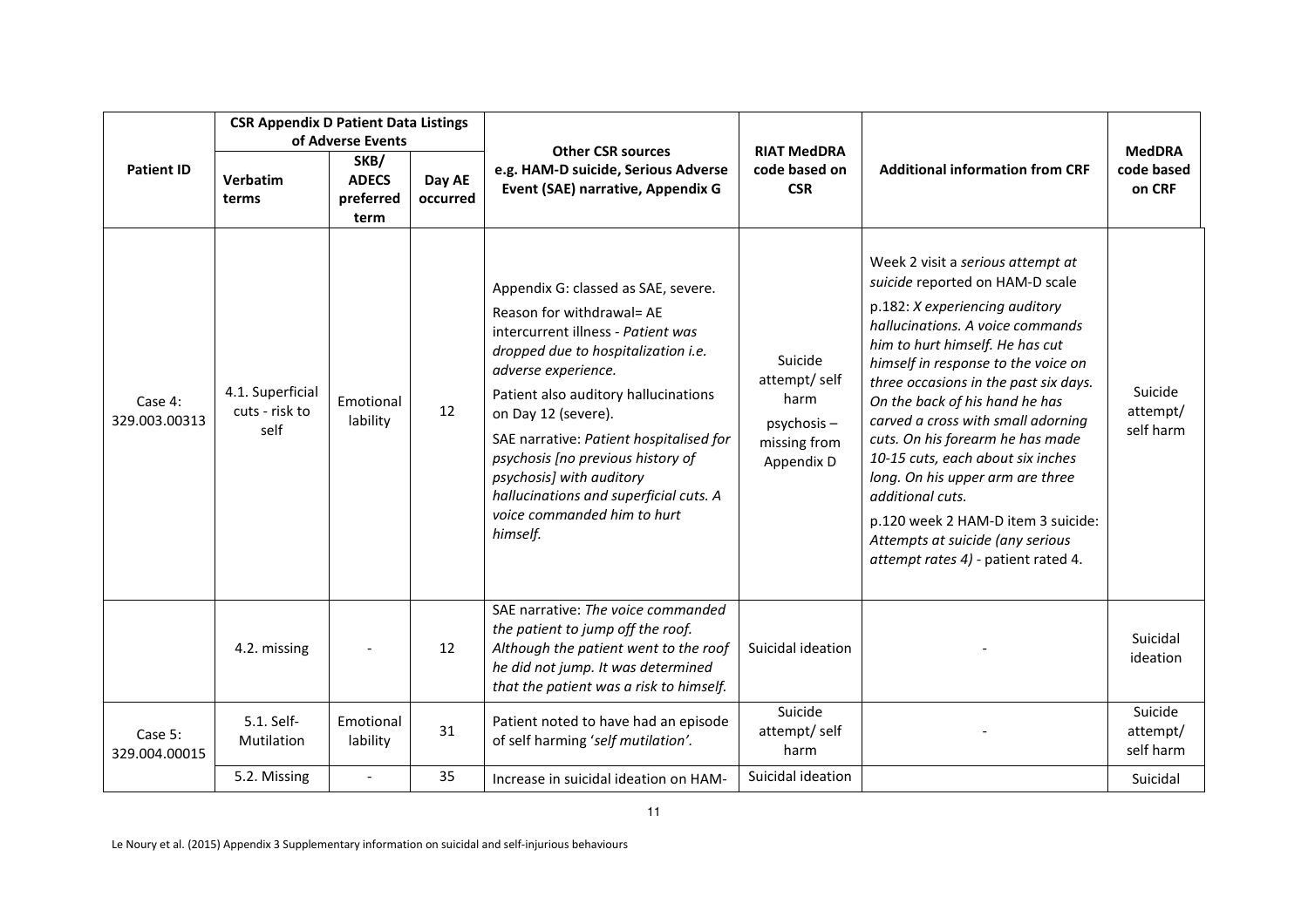|                          | <b>CSR Appendix D Patient Data Listings</b><br>of Adverse Events |                                           |                    | <b>Other CSR sources</b>                                                                                                                                                                                                                                                                          |                                                   |                                                                                                                                                                                                          | <b>MedDRA</b>                    |
|--------------------------|------------------------------------------------------------------|-------------------------------------------|--------------------|---------------------------------------------------------------------------------------------------------------------------------------------------------------------------------------------------------------------------------------------------------------------------------------------------|---------------------------------------------------|----------------------------------------------------------------------------------------------------------------------------------------------------------------------------------------------------------|----------------------------------|
| <b>Patient ID</b>        | Verbatim<br>terms                                                | SKB/<br><b>ADECS</b><br>preferred<br>term | Day AE<br>occurred | e.g. HAM-D suicide, Serious Adverse<br>Event (SAE) narrative, Appendix G                                                                                                                                                                                                                          | <b>RIAT MedDRA</b><br>code based on<br><b>CSR</b> | <b>Additional information from CRF</b>                                                                                                                                                                   | code based<br>on CRF             |
|                          | Possible Event                                                   |                                           |                    | D suicide ideas or gesture at week 5,<br>as well as both suicidal ideation and<br>self mutilation episodes on Kiddie-<br>SADS.                                                                                                                                                                    |                                                   |                                                                                                                                                                                                          | ideation                         |
|                          | 5.3<br>Suicidal<br>Ideation                                      | Emotional<br>lability                     | 73                 | Recorded as an adverse event but no<br>SAE narrative.<br>Patient dropped out 4 month later<br>coded as Other.                                                                                                                                                                                     | Suicidal ideation                                 |                                                                                                                                                                                                          | Suicidal<br>ideation             |
| Case 6:<br>329.006.00038 | 6. Attempted<br>suicide<br>(intentional)                         | Emotional<br>lability                     | 57                 | Appendix G: AE Severe, patient<br>withdrawn: Several personal crisis led<br>patient to overdose on several<br>medications including study<br>medications on 12APR95 - move to<br>withdraw.<br>SAE narrative: Following a<br>disagreement with her mother, the<br>patient intentionally overdosed. | Suicide<br>attempt/self<br>harm                   | p.193 Week 8 paperwork not<br>completed. Note on file: Pt<br>attempted suicide this day - in<br>emergency room facilities.<br>- 'GI complaints' & 'Nausea' - coded<br>as part of suicide attempt by SKB. | Suicide<br>attempt/<br>self harm |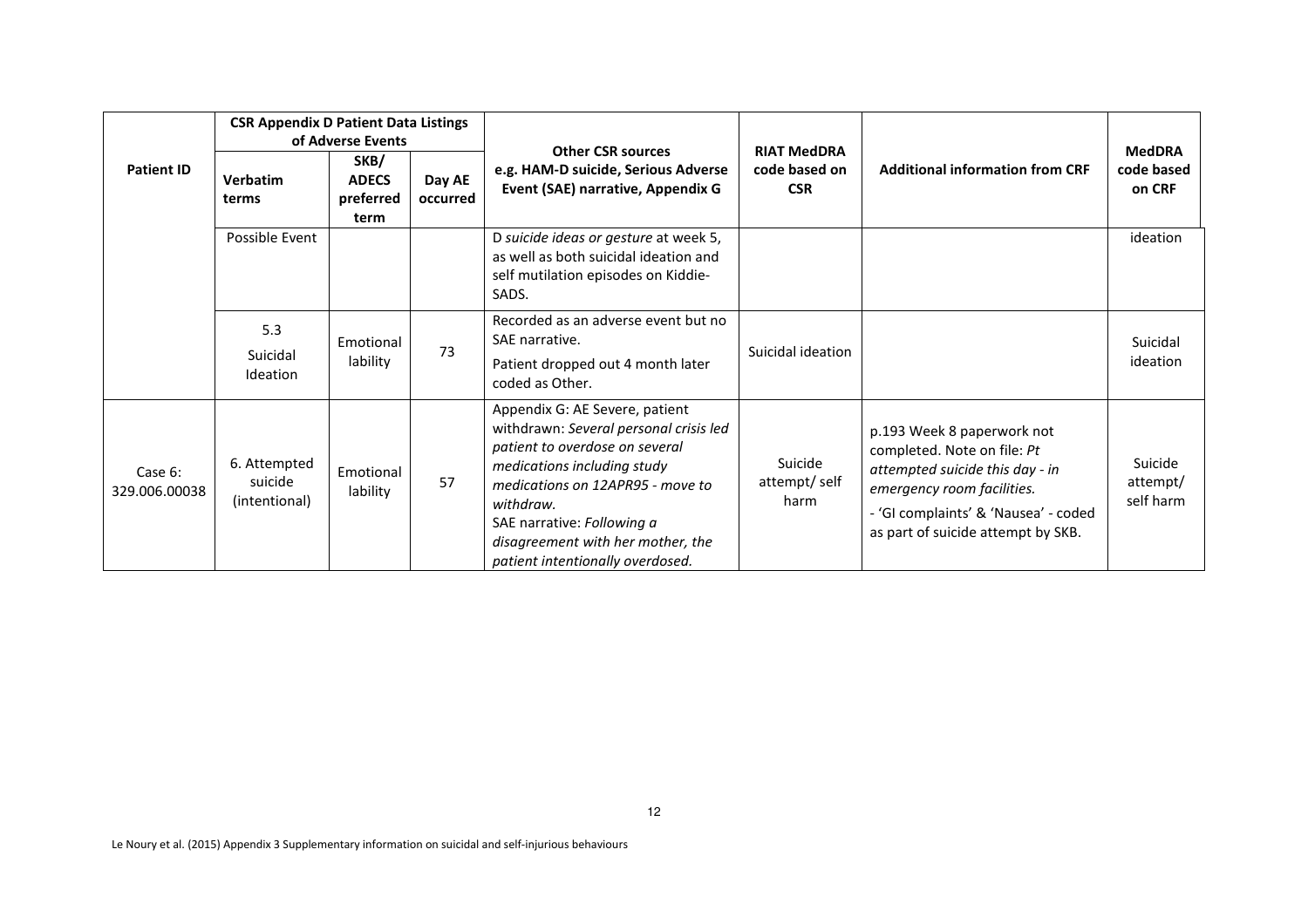|                         | <b>CSR Appendix D Patient Data Listings</b>                                                                                                                        |                                                                |                    |                                                                                                                                                                                                                                                                                                                                                                                                                                                                                                                |                                                   |                                                                                                                                                                                                                         |                                       |
|-------------------------|--------------------------------------------------------------------------------------------------------------------------------------------------------------------|----------------------------------------------------------------|--------------------|----------------------------------------------------------------------------------------------------------------------------------------------------------------------------------------------------------------------------------------------------------------------------------------------------------------------------------------------------------------------------------------------------------------------------------------------------------------------------------------------------------------|---------------------------------------------------|-------------------------------------------------------------------------------------------------------------------------------------------------------------------------------------------------------------------------|---------------------------------------|
| <b>Patient ID</b>       | Verbatim<br>terms                                                                                                                                                  | of Adverse Events<br>SKB/<br><b>ADECS</b><br>preferred<br>term | Day AE<br>occurred | <b>Other CSR sources</b><br>e.g. HAM-D suicide, Serious Adverse<br>Event (SAE) narrative, Appendix G                                                                                                                                                                                                                                                                                                                                                                                                           | <b>RIAT MedDRA</b><br>code based on<br><b>CSR</b> | <b>Additional information from CRF</b>                                                                                                                                                                                  | <b>MedDRA</b><br>code based<br>on CRF |
| Case 7:                 | 7.1. Superficial<br>scratches                                                                                                                                      | <b>Trauma</b>                                                  | 18                 | Appendix G: reason for withdrawal:<br>Lack of Efficacy Day 92.<br>AE coded as Trauma - Episode<br>reported as CONTINUOUS over 12<br>days.<br>No SAE narrative                                                                                                                                                                                                                                                                                                                                                  | Suicide<br>attempt/self<br>harm                   | Week 6 visit adverse events noted -<br>fatigue, angry (not in Appendix D),<br>more depressed, irritable mood.<br>Kiddie-SADS scores:<br>Week 4: 'Non-suicidal acts of self<br>harm in last 2 weeks' = $4$<br>(moderate) | Suicide<br>attempt/<br>self harm      |
| 329.006.00039           | 7.2. missing                                                                                                                                                       |                                                                | 43                 | HAM-D weeks 5 & $6 -$ score '3' -<br>'suicidal ideas or gesture'<br>The final visit described patient as<br>having 'headaches- more severe than<br>usual' - Recorded in Appendix D;<br>worse general/overall feeling<br>depressed with a HAM-D score of 24.                                                                                                                                                                                                                                                    | Suicidal ideation                                 | Adverse event worsening<br>depression - missing from Appendix<br>D.                                                                                                                                                     | Suicidal<br>ideation                  |
| Case 8:<br>329.001.0065 | 8.1. Needed 6<br>stitches to<br>hand after<br>breaking<br>pictures (due<br>to anger)<br>resulted in<br>hospitalisation<br>to prevent<br>aggression<br>against self | Hostility                                                      | 14                 | Other adverse event included on day<br>14: Worsening of depression,<br>hospitalised (Severe, possibly related,<br>stopped from study).<br>SAE narrative: 'the patient became<br>very angryHis anger subsided, but<br>he expressed hopelessness and<br>possible suicidal thoughts. The<br>patient was hospitalized due to his<br>severe anger outburst and a<br>worsening of his depression In the<br>opinion of the investigator, the<br>worsening of depression was possibly<br>related to study medication.' | Suicidal ideation                                 |                                                                                                                                                                                                                         | Suicidal<br>ideation                  |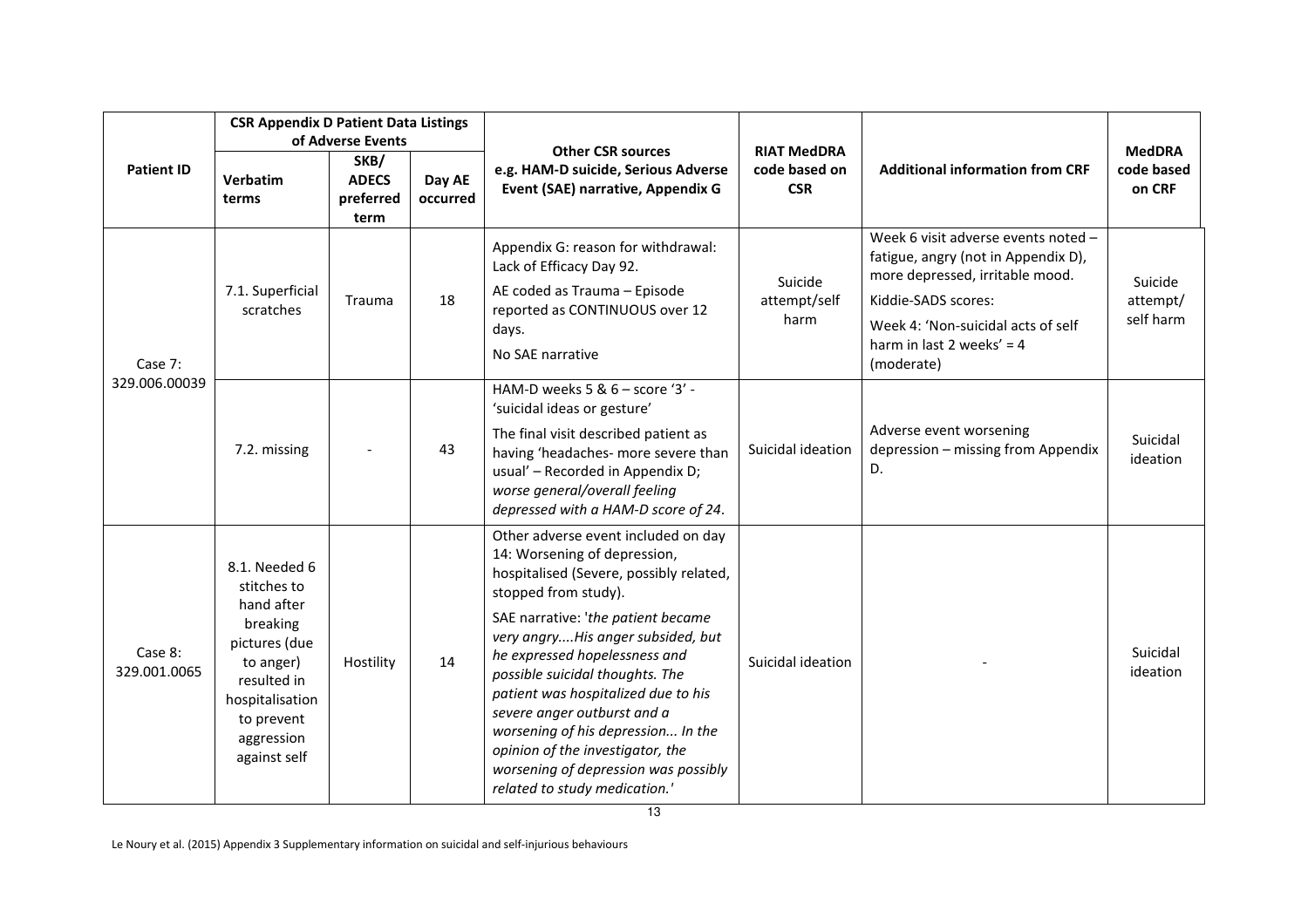|                          | <b>CSR Appendix D Patient Data Listings</b> | of Adverse Events                         |                    |                                                                                                                                                                                                                                                                                                                                   | <b>RIAT MedDRA</b><br>code based on<br><b>CSR</b> |                                                                                                                                                                                                                                                                                                                                                                                                                                                                                                                                                                                                   | <b>MedDRA</b><br>code based<br>on CRF |
|--------------------------|---------------------------------------------|-------------------------------------------|--------------------|-----------------------------------------------------------------------------------------------------------------------------------------------------------------------------------------------------------------------------------------------------------------------------------------------------------------------------------|---------------------------------------------------|---------------------------------------------------------------------------------------------------------------------------------------------------------------------------------------------------------------------------------------------------------------------------------------------------------------------------------------------------------------------------------------------------------------------------------------------------------------------------------------------------------------------------------------------------------------------------------------------------|---------------------------------------|
| <b>Patient ID</b>        | Verbatim<br>terms                           | SKB/<br><b>ADECS</b><br>preferred<br>term | Day AE<br>occurred | <b>Other CSR sources</b><br>e.g. HAM-D suicide, Serious Adverse<br>Event (SAE) narrative, Appendix G                                                                                                                                                                                                                              |                                                   | <b>Additional information from CRF</b>                                                                                                                                                                                                                                                                                                                                                                                                                                                                                                                                                            |                                       |
|                          | 8.2 missing                                 |                                           | 14                 | Appendix G: reason for withdrawal:<br>Adverse Event, including intercurrent<br>Needed psychiatric hospitalisation for<br>increased aggression against self.                                                                                                                                                                       | Suicide Event-<br>Self Harm                       | Study conclusion form reports<br>hospitalisation for increased<br>aggression against self.<br>p.108 Adverse experience: needed 6<br>stitches to hand. Aggression to self.<br>p.136 Query log reports: Telephone<br>report also indicates a symptom of<br>increased self harm.<br>- Adverse events of 'self harm'<br>'hopelessness' 'inc anger' suicidal<br>ideation' combined as HOSTILITY,<br>but coded separately under<br>MedDRA coding.<br>Discussion in the CRF query log of<br>the patient needing stitches to their<br>hand following a severe angry<br>outburst and increased self `harm. | Suicide<br>attempt/<br>Self Harm      |
| Case 9:<br>329.005.00333 | Suicidal<br>ideation                        | Emotional<br>lability                     | 37                 | Appendix G: Withdrawal 'Lack of<br>Efficacy' (day 33). Severe SAE.<br>Other adverse events included:<br>abnormal dreams (day 19) for 11<br>days.<br>SAE narrative: 'patient did not sleep<br>well all night, cried and experienced<br>suicidal intentions. She was<br>subsequently hospitalized for severe<br>suicidal ideation.' | Suicidal ideation                                 | p.198 & p.224: Suicidal ideation.<br>The pt had Prozac 5mg x1 pd given<br>for MDD<br>- 'Depression worsening' added as<br>additional AE.<br>p.174 Adverse Experience log:<br>Suicidal Ideation.                                                                                                                                                                                                                                                                                                                                                                                                   | Suicidal<br>ideation                  |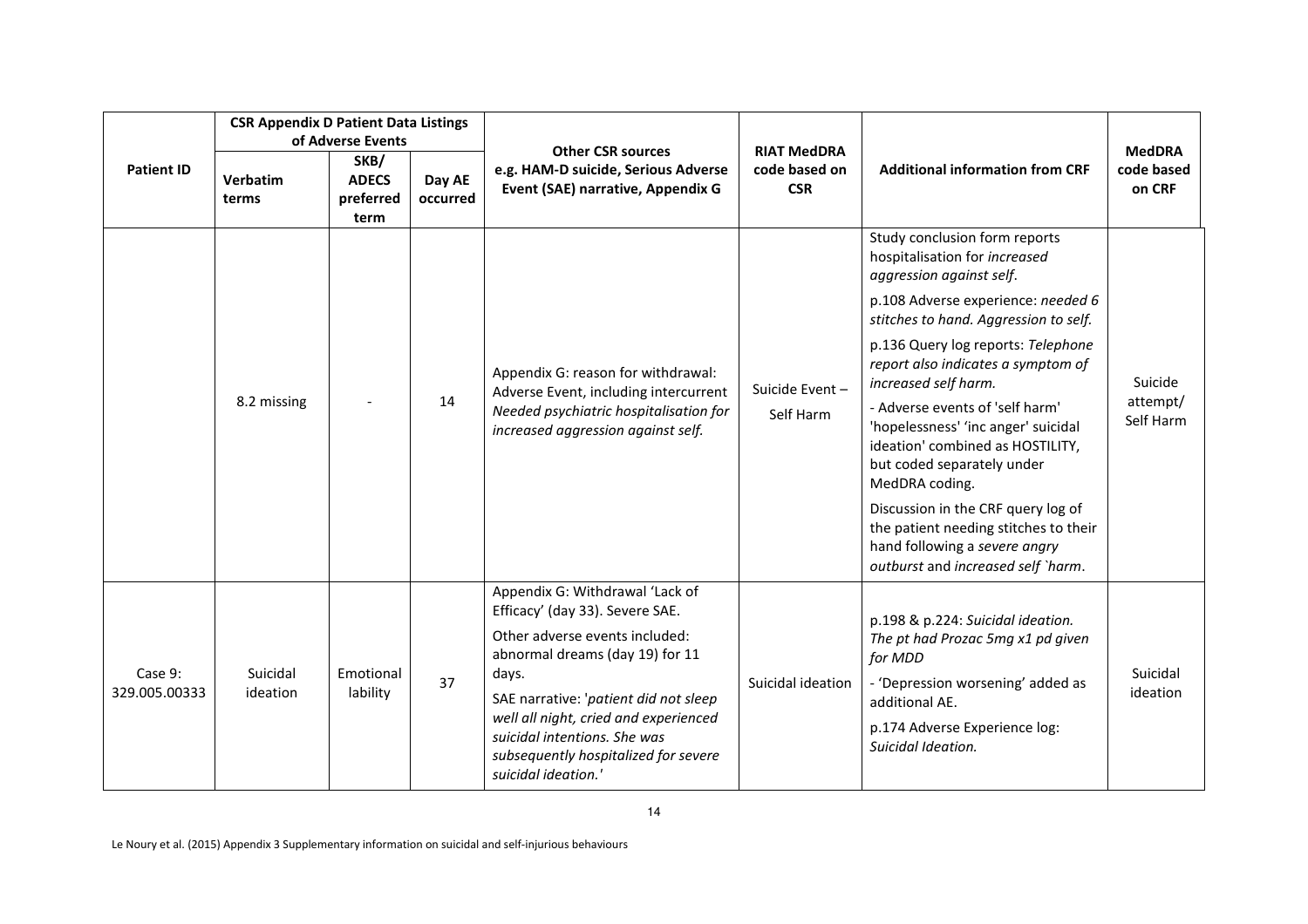|                           | <b>CSR Appendix D Patient Data Listings</b><br>of Adverse Events |                                           |                    |                                                                                                                                                                                                                                                                                                                                                                                                                                   |                                                     |                                                                                                                                            |                                                                        |
|---------------------------|------------------------------------------------------------------|-------------------------------------------|--------------------|-----------------------------------------------------------------------------------------------------------------------------------------------------------------------------------------------------------------------------------------------------------------------------------------------------------------------------------------------------------------------------------------------------------------------------------|-----------------------------------------------------|--------------------------------------------------------------------------------------------------------------------------------------------|------------------------------------------------------------------------|
| <b>Patient ID</b>         | <b>Verbatim</b><br>terms                                         | SKB/<br><b>ADECS</b><br>preferred<br>term | Day AE<br>occurred | <b>Other CSR sources</b><br>e.g. HAM-D suicide, Serious Adverse<br>Event (SAE) narrative, Appendix G                                                                                                                                                                                                                                                                                                                              | <b>RIAT MedDRA</b><br>code based on<br><b>CSR</b>   | <b>Additional information from CRF</b>                                                                                                     | <b>MedDRA</b><br>code based<br>on CRF                                  |
| Case 10:<br>329.002.00106 | Oppositional<br>Defiant<br>Disorder                              | Hostility                                 | 51                 | Appendix G records as a severe SAE. -<br>SAE narrative: patient was hospital-<br>ised after an argument. She had<br>become combative with her mother<br>and had threatened suicide several<br>days before her hospitalisation she<br>had not taken her study medication.                                                                                                                                                          | Suicidal<br>ideation/<br>gesture<br>&<br>Aggression | p.178: no week 8 visit due to<br>psychiatric hospitalization.<br>p.185 Zoloft added for 'depression'<br>following hospitalization for ODD. | Suicidal<br>ideation/<br>gesture<br>&<br>Aggression<br>&<br>Depression |
| Case 11:<br>329.005.00011 | Overdose<br>intentional                                          | Emotional<br>lability                     | 156                | SAE narrative: "the patient took an<br>intentional overdose of Bayer<br>aspirin the patient had recently<br>experienced several stressors<br>(taunted by classmates about being<br>depressed and failing grades. On the<br>day of the event, the patient<br>disobeyed her mother and became<br>angry and went into a tantrum. The<br>patient told her mother she just<br>wanted to die and then proceeded to<br>take an overdose. | Suicidal ideation<br>and act                        |                                                                                                                                            | Suicidal<br>ideation and<br>act                                        |
| Case 12:<br>329.003.00089 | Elated and<br>Expansive<br>Mood                                  | Euphoria                                  | 56                 | SAE narrative: "the patient became<br>agitated and said she would kill<br>herself following threats of<br>punishment from her mother to<br>control her behavior. The patient was<br>deemed at risk to herself and was<br>brought to the crisis service. She was<br>hospitalized and the decision was<br>made she would not enter the                                                                                              | Suicidal<br>ideation/gesture                        |                                                                                                                                            | Suicidal<br>ideation/<br>gesture                                       |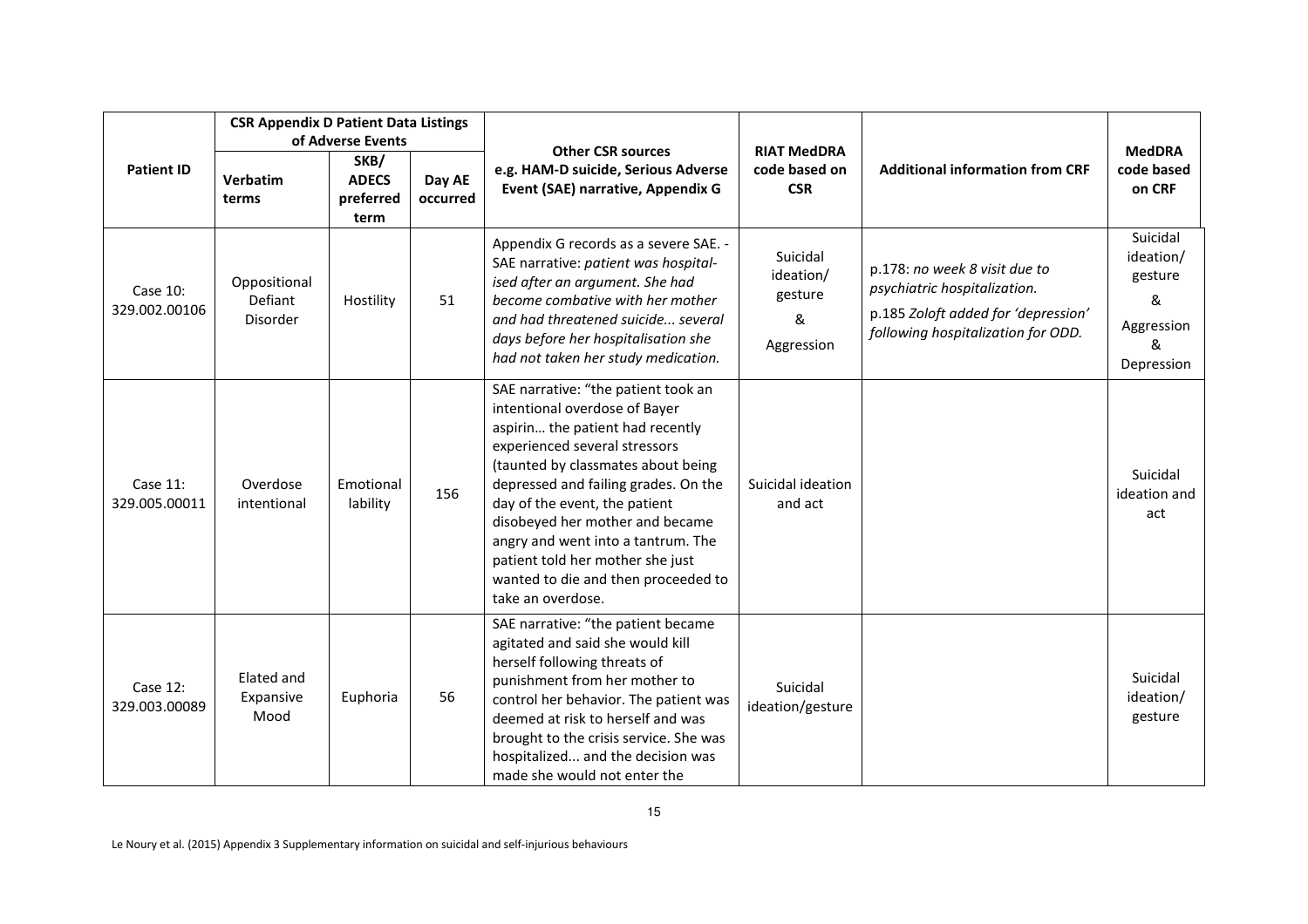|                          | <b>CSR Appendix D Patient Data Listings</b><br>of Adverse Events |                                           |                    | <b>Other CSR sources</b>                                                                                                                                                                                                                                                                                                       | <b>RIAT MedDRA</b>              |                                                                                                                                                                   | <b>MedDRA</b>                    |
|--------------------------|------------------------------------------------------------------|-------------------------------------------|--------------------|--------------------------------------------------------------------------------------------------------------------------------------------------------------------------------------------------------------------------------------------------------------------------------------------------------------------------------|---------------------------------|-------------------------------------------------------------------------------------------------------------------------------------------------------------------|----------------------------------|
| <b>Patient ID</b>        | Verbatim<br>terms                                                | SKB/<br><b>ADECS</b><br>preferred<br>term | Day AE<br>occurred | e.g. HAM-D suicide, Serious Adverse<br>Event (SAE) narrative, Appendix G                                                                                                                                                                                                                                                       | code based on<br><b>CSR</b>     | <b>Additional information from CRF</b>                                                                                                                            | code based<br>on CRF             |
|                          |                                                                  |                                           |                    | continuation phase".                                                                                                                                                                                                                                                                                                           |                                 |                                                                                                                                                                   |                                  |
| Imipramine               |                                                                  |                                           |                    |                                                                                                                                                                                                                                                                                                                                |                                 |                                                                                                                                                                   |                                  |
| Case 1:<br>329.005.00295 | Suicidal threat<br>with scissors                                 | Emotional<br>lability                     | 23                 | Appendix G: Adverse Event entered<br>'suicidal threat' = moderate and<br>'probably related'.<br>Patient withdrawn on Day 53.<br>Withdrawal: AE intercurrent illness -<br>investigators decision to discontinue<br>study because pt threatened to kill<br>parents. This event coded as<br>'hostility' severe; probably related. | Suicide<br>attempt/self<br>harm | Kiddie-SADS Week 4: suicidal<br>ideation increased to 3.                                                                                                          | Suicide<br>attempt/<br>self harm |
| Case 2:<br>329.012.00223 | 2.1. Suicidal<br>ideation                                        | Emotional<br>lability                     | 26                 | Appendix G: suicidal ideation coded<br>as moderate lasting 10 days.                                                                                                                                                                                                                                                            | Suicidal Ideation               | p.193 SAE: Patient admitted to<br>hospital for 3 days by precaution b/c<br>she was more depressed with self<br>mutilation and suicidal ideation.<br>Approx wk 4-5 | Suicidal<br>ideation             |
|                          | 2.2. Self-<br>mutilation                                         |                                           | 31                 | Appendix G: self mutilation coded as<br>moderate, continuous, and classed as<br>a SAE. SAE narrative: 'the patient<br>experienced depression and self<br>mutilation for which she was<br>hospitalized'.                                                                                                                        | Suicide<br>attempt/self<br>harm | See above.                                                                                                                                                        | Suicide<br>attempt/self<br>harm  |
| Case 3:<br>329.005.00113 | 3.1. Suicidal<br>ideation                                        | Emotional<br>lability                     | 32                 | Appendix G: Patient withdrawn on<br>day 32. Reason: Adverse Event<br>including intercurrent illness.                                                                                                                                                                                                                           | Suicidal ideation               | See below.                                                                                                                                                        | Suicidal<br>ideation             |
|                          | 3.2. missing                                                     | $\overline{\phantom{a}}$                  | 32                 | SAE narrative: 'Study medication was<br>stopped on day 32 because of suicidal                                                                                                                                                                                                                                                  | Suicidal gesture                | Week 4 note on p.191: Pt suicidal<br>and went to ER.                                                                                                              | Suicidal<br>gesture              |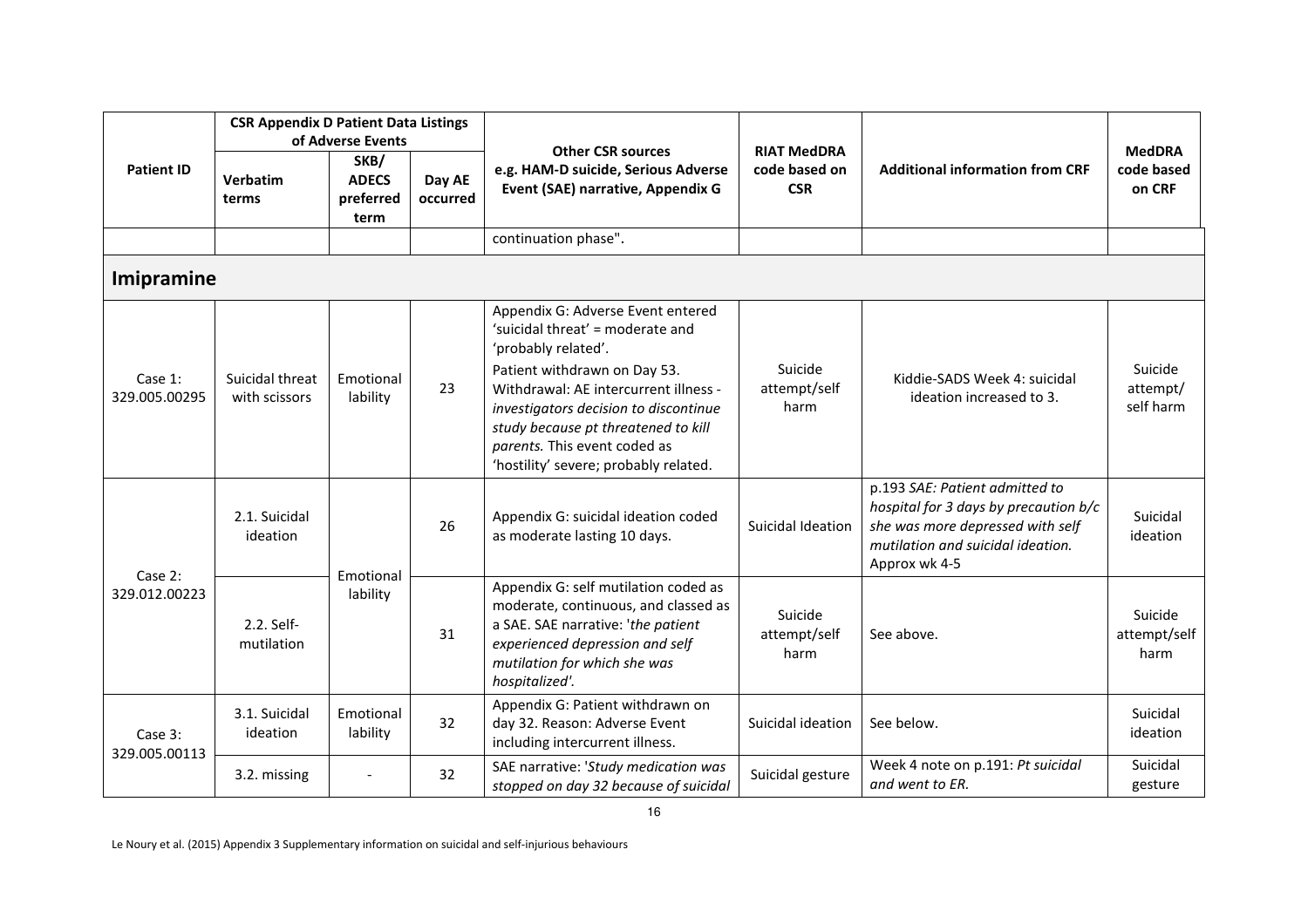|                          | <b>CSR Appendix D Patient Data Listings</b><br>of Adverse Events |                                           |                    | <b>Other CSR sources</b>                                                                                                                                                                                                                                                                                                                                                                                                                                                                                                                                                                                  | <b>RIAT MedDRA</b>          |                                                                                                                                                                                                | <b>MedDRA</b>          |
|--------------------------|------------------------------------------------------------------|-------------------------------------------|--------------------|-----------------------------------------------------------------------------------------------------------------------------------------------------------------------------------------------------------------------------------------------------------------------------------------------------------------------------------------------------------------------------------------------------------------------------------------------------------------------------------------------------------------------------------------------------------------------------------------------------------|-----------------------------|------------------------------------------------------------------------------------------------------------------------------------------------------------------------------------------------|------------------------|
| <b>Patient ID</b>        | Verbatim<br>terms                                                | SKB/<br><b>ADECS</b><br>preferred<br>term | Day AE<br>occurred | e.g. HAM-D suicide, Serious Adverse<br>Event (SAE) narrative, Appendix G                                                                                                                                                                                                                                                                                                                                                                                                                                                                                                                                  | code based on<br><b>CSR</b> | <b>Additional information from CRF</b>                                                                                                                                                         | code based<br>on CRF   |
|                          |                                                                  |                                           |                    | ideation with gesture considered to<br>be of moderate severity.'                                                                                                                                                                                                                                                                                                                                                                                                                                                                                                                                          |                             | p.190 - SAE for suicidal ideation and<br>gesture started on 02Mar95.                                                                                                                           |                        |
| Case 4:<br>329.010.00279 | 4.1. Strange<br>thoughts                                         | Thinking<br>abnormal                      | 33                 | No SAE narrative                                                                                                                                                                                                                                                                                                                                                                                                                                                                                                                                                                                          | ? Suicidal<br>ideation      | No clarification given re: strange<br>thoughts in query log 'pt and<br>mother can't remember'                                                                                                  | ? Suicidal<br>ideation |
| Case 5:<br>329.012.00221 | 5.1 Overdose<br>intentional                                      | Emotional<br>Lability                     | 132                | Patient up-dosed to Imipramine<br>250mg at week 4 and appears to<br>have a manic reaction - leads to<br>down-titration. Also has dizziness,<br>constipation and dry mouth.<br>Patient overdoses on lorazepam 8mg<br>Coding changed to serious and at the<br>upper limit of severity.<br>SAE - overdoses on father's<br>lorazepam after argument with<br>girlfriend. Patient indicated overdose<br>was impulsive, that he did not intend<br>to die and was not activity suicidal.<br>Patient recorded as withdrawing<br>consent to study - refused down-<br>titration - because he might be on<br>placebo. | Suicide Attempt             | Initially coded in CRF as mild with<br>patient seen in hospital and<br>discharged that day.<br>After dropped out of study, coding<br>changed to serious and at the upper<br>limit of severity. | Suicide<br>Attempt     |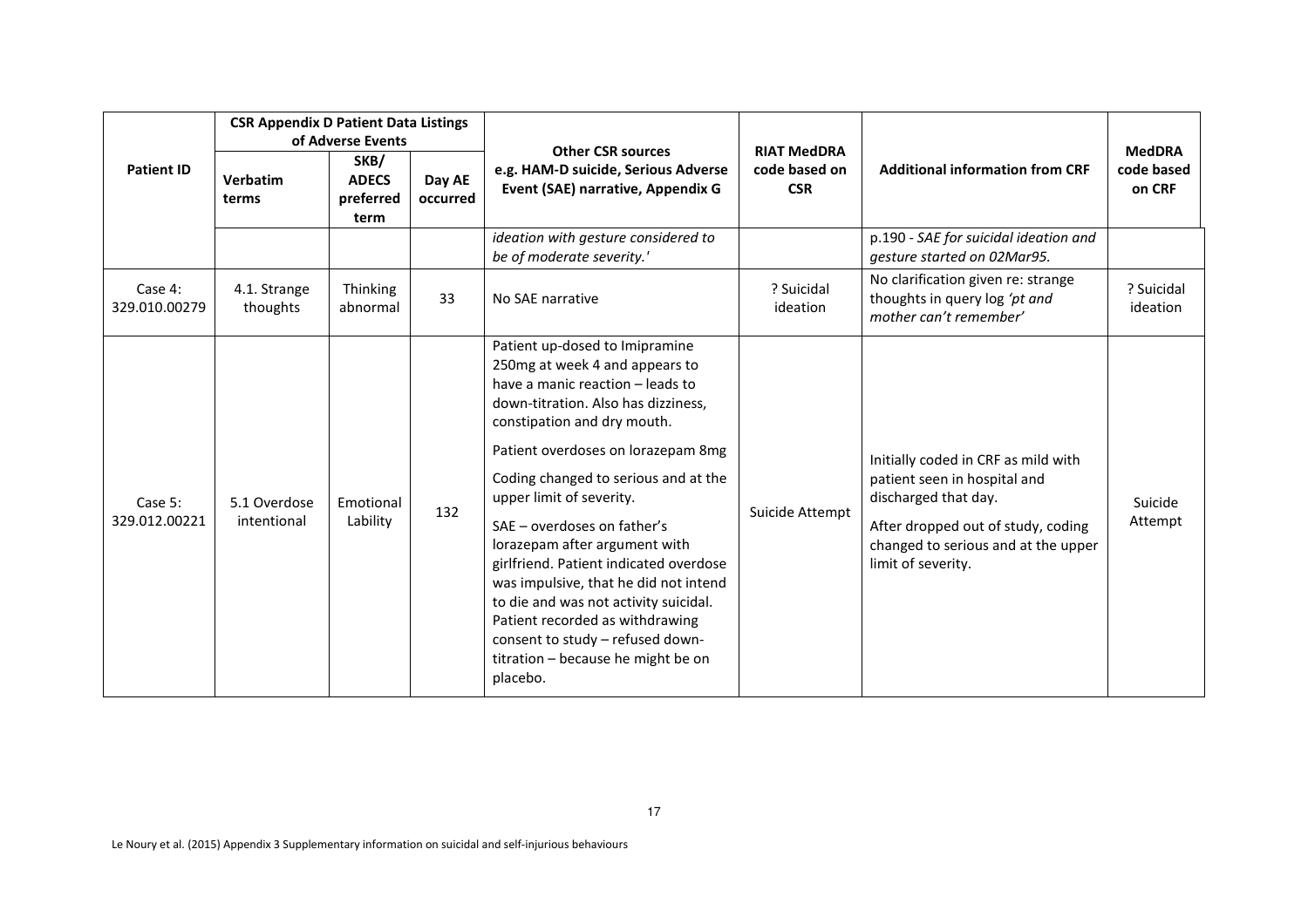| <b>Patient ID</b>        | <b>CSR Appendix D Patient Data Listings</b><br>of Adverse Events |                                           |                    |                                                                                                                                                                                                                                                                                                | <b>RIAT MedDRA</b>          |                                        | <b>MedDRA</b>             |  |  |  |  |  |  |
|--------------------------|------------------------------------------------------------------|-------------------------------------------|--------------------|------------------------------------------------------------------------------------------------------------------------------------------------------------------------------------------------------------------------------------------------------------------------------------------------|-----------------------------|----------------------------------------|---------------------------|--|--|--|--|--|--|
|                          | Verbatim<br>terms                                                | SKB/<br><b>ADECS</b><br>preferred<br>term | Day AE<br>occurred | <b>Other CSR sources</b><br>e.g. HAM-D suicide, Serious Adverse<br>Event (SAE) narrative, Appendix G                                                                                                                                                                                           | code based on<br><b>CSR</b> | <b>Additional information from CRF</b> | code based<br>on CRF      |  |  |  |  |  |  |
| <b>Placebo</b>           |                                                                  |                                           |                    |                                                                                                                                                                                                                                                                                                |                             |                                        |                           |  |  |  |  |  |  |
| Case 1:<br>329.001.00123 | Suicidal<br>thoughts                                             | Emotional<br>lability                     | 46                 | Appendix G: adverse event classed as<br>severe, related, a SAE. Study drug<br>was stopped and patient was<br>withdrawn.                                                                                                                                                                        | Suicidal ideation           |                                        | Suicidal<br>ideation      |  |  |  |  |  |  |
|                          |                                                                  |                                           |                    | Other adverse events noted =<br>Worsening of depression day 46                                                                                                                                                                                                                                 |                             |                                        |                           |  |  |  |  |  |  |
|                          |                                                                  |                                           |                    | Patient withdrawn DAY 49 'Lack of<br>Efficacy'.                                                                                                                                                                                                                                                |                             |                                        |                           |  |  |  |  |  |  |
|                          |                                                                  |                                           |                    | SAE narrative: 'Approximately 6<br>weeks after commencing study 329,<br>the patient experienced severe<br>worsening of depression with severe<br>suicidal thoughts'.                                                                                                                           |                             |                                        |                           |  |  |  |  |  |  |
| Case 2:<br>329.009.00129 | Missing                                                          |                                           | 35                 | Patients HAM-D item 3 and Kiddie-<br>SADS suicide ideation run at low<br>grade suicidal ideation through the<br>study 1-2 every week;<br>Appendix G: Discontinues week 5:<br>Patient doing some what worse.<br>Mother worried about increase in<br>death wishes.- coded as Lack of<br>Efficacy | ?<br>Suicidal Ideation      | Nothing else in CRF                    | 2<br>Suicidal<br>ideation |  |  |  |  |  |  |